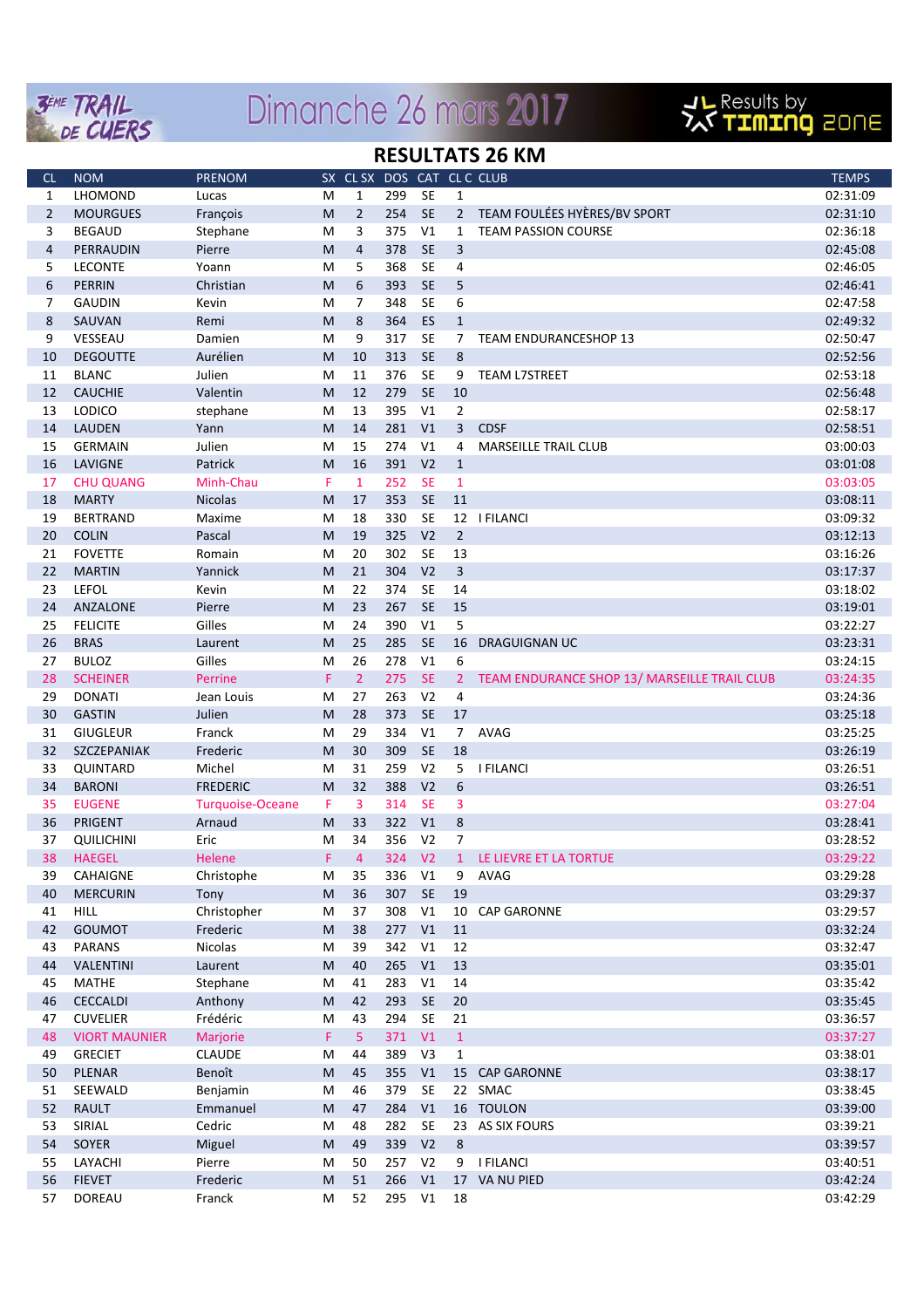

## Dimanche 26 mars 2017



#### **RESULTATS 26 KM**

| <sub>CL</sub> | <b>NOM</b>              | <b>PRENOM</b>  | <b>SX</b> | CL SX |     |                |                         | DOS CAT CLC CLUB            | <b>TEMPS</b> |
|---------------|-------------------------|----------------|-----------|-------|-----|----------------|-------------------------|-----------------------------|--------------|
| 58            | <b>ROUSSET</b>          | Sébastien      | M         | 53    | 357 | V1             | 19                      |                             | 03:43:35     |
| 59            | <b>LANOISELEE</b>       | Audrey         | F         | 6     | 350 | <b>SE</b>      | $\overline{4}$          |                             | 03:43:36     |
| 60            | <b>COCHENNEC</b>        | <b>MICHEL</b>  | M         | 54    | 387 | V <sub>2</sub> | 10                      |                             | 03:44:51     |
| 61            | <b>MARTIN</b>           | <b>Nicole</b>  | F         | 7     | 303 | V <sub>2</sub> | 2                       |                             | 03:44:53     |
| 62            | <b>GUELAFF</b>          | Michael        | M         | 55    | 287 | V1             | 20                      |                             | 03:44:54     |
| 63            | <b>MARESU</b>           | David          | M         | 56    | 352 | V <sub>1</sub> | 21                      |                             | 03:47:23     |
| 64            | <b>GUIMARD</b>          | Julien         | M         | 57    | 367 | <b>SE</b>      | 24                      |                             | 03:47:48     |
| 65            | <b>FABRET</b>           | Armel          | M         | 58    | 310 | V <sub>1</sub> | 22                      |                             | 03:49:46     |
| 66            | <b>BALDAN</b>           | Thierry        | M         | 59    | 271 | V1             | 23                      |                             | 03:50:04     |
| 67            | PIACENTINI              | Denis          |           | 60    | 258 | V <sub>2</sub> |                         | 11   FILANCI                | 03:50:49     |
| 68            | <b>GUERRINI</b>         |                | M         | 61    | 264 | V <sub>2</sub> |                         | 12   FILANCI                | 03:50:50     |
|               |                         | Hyacinthe      | M         | 62    |     | V <sub>2</sub> | 13                      |                             |              |
| 69            | <b>MONIER</b>           | Daniel         | M         |       | 394 |                |                         |                             | 03:53:15     |
| 70            | <b>GROSCOL</b>          | Maxime         | M         | 63    | 332 | V <sub>2</sub> |                         | 14 TRAIL CLUB OLLIOULES     | 03:53:16     |
| 71            | <b>GARRIDO</b>          | Denis          | M         | 64    | 291 | V1             | 24                      | <b>COURTFOREST</b>          | 03:53:29     |
| 72            | CANS                    | <b>Bruno</b>   | M         | 65    | 344 | V <sub>2</sub> |                         | 15 AJS LA GARDE             | 03:56:14     |
| 73            | <b>CABON</b>            | Benoit         | M         | 66    | 396 | SE             | 25                      |                             | 03:56:52     |
| 74            | <b>DELGUIDICE</b>       | Lisa           | F         | 8     | 311 | SE             | 5                       | <b>TRAIL CLUB OLLIOULES</b> | 03:59:29     |
| 75            | <b>DENIS</b>            | Julien         | M         | 67    | 298 | <b>SE</b>      | 26                      |                             | 03:59:30     |
| 76            | LABOUHEURE              | Thomas         | M         | 68    | 292 | <b>SE</b>      | 27                      | LA CIOTAT TRIATHLON         | 04:02:00     |
| 77            | <b>BONCOMPAGNI</b>      | Jlouis         | M         | 69    | 359 | V <sub>3</sub> | $\overline{2}$          |                             | 04:05:19     |
| 78            | <b>GIOVANNELLI</b>      | Jean Marc      | M         | 70    | 349 | V <sub>3</sub> | $\overline{\mathbf{3}}$ |                             | 04:06:42     |
| 79            | <b>COTTEN</b>           | Fabienne       | F         | 9     | 362 | V <sub>1</sub> | $\overline{2}$          |                             | 04:08:06     |
| 80            | <b>MARTEEL</b>          | Alexandrine    | F         | 10    | 365 | <b>SE</b>      | 6                       |                             | 04:08:16     |
| 81            | <b>LANTIER</b>          | Alexandra      | F         | 11    | 351 | SE             | $\overline{7}$          |                             | 04:08:16     |
| 82            | <b>MARTEEL</b>          | Luc            | M         | 71    | 366 | <b>SE</b>      | 28                      |                             | 04:08:18     |
| 83            | <b>RITUIT</b>           | Mathias        | M         | 72    | 369 | <b>SE</b>      | 29                      |                             | 04:08:42     |
| 84            | <b>SABATIER</b>         | Vincent        | M         | 73    | 321 | <b>SE</b>      | 30                      |                             | 04:09:40     |
| 85            | SABATIER                | Christian      | M         | 74    | 320 | V <sub>2</sub> | 16                      |                             | 04:09:41     |
| 86            | <b>GAGNAIRE</b>         | Jerome         | M         | 75    | 297 | V1             | 25                      | <b>HYERES RUNNING</b>       | 04:10:16     |
| 87            | <b>BARRON</b>           | Jean-Luc       | M         | 76    | 319 | V <sub>2</sub> | 17                      |                             | 04:10:55     |
| 88            | <b>MULLER</b>           | Kathy          | F         | 12    | 377 | V <sub>2</sub> |                         | 3 TEAM L7STREET             | 04:10:56     |
| 89            | <b>MAUFROID</b>         | Michel         | M         | 77    | 315 | V <sub>2</sub> | 18                      | VÉSUBIE TRAIL CLUB          | 04:16:06     |
| 90            | SEEMANN                 | Cyprien        | M         | 78    | 340 | <b>SE</b>      | 31                      |                             | 04:16:38     |
| 91            | SEEMANN                 | Thierry        | M         | 79    | 316 | V <sub>2</sub> | 19                      |                             | 04:16:38     |
| 92            | <b>BEN HENIA</b>        | Ouissem        | M         | 80    | 370 | <b>SE</b>      | 32                      |                             | 04:16:38     |
| 93            | <b>SASTRE</b>           | Célia          | F         | 13    | 323 | V <sub>1</sub> | 3                       |                             | 04:17:04     |
| 94            | <b>CARDON</b>           | Richard        | M         | 81    | 372 | V <sub>2</sub> | 20                      |                             | 04:17:41     |
| 95            | PIERI                   | Louis          | M         | 82    | 361 | V1             |                         | 26 I FILANCI                | 04:17:46     |
| 96            | <b>ROVINALTI</b>        | Dominique      | M         | 83    | 260 | V <sub>3</sub> |                         | 4   FILANCI                 | 04:17:46     |
| 97            | <b>RAMAGE</b>           | Sandy          | F.        | 14    | 327 | V1             | 4                       |                             | 04:21:15     |
| 98            | DEGRANGE                | Fabien         | M         | 84    | 318 | V <sub>2</sub> | 21                      |                             | 04:21:23     |
| 99            | LIMOZIN                 | Dominique      | M         | 85    | 306 | V <sub>4</sub> | $\mathbf{1}$            |                             | 04:21:34     |
| 100           | <b>MURTINU</b>          | Frédéric       | M         | 86    | 251 | V1             | 27                      |                             | 04:22:23     |
| 101           | COTTEN                  | Patrice        | M         | 87    | 363 | V <sub>2</sub> | 22                      |                             | 04:25:27     |
| 102           | CASANOVA                | Jean Claude    | M         | 88    | 255 | V <sub>3</sub> | 5 <sub>1</sub>          | <b>I FILANCI</b>            | 04:26:59     |
| 103           | DANY                    | Pierre-Olivier | M         | 89    | 382 | SE             | 33                      |                             | 04:27:02     |
| 104           | <b>GANCHEGUI</b>        | Alexandre      | M         | 90    | 383 | SE             | 34                      |                             | 04:27:05     |
| 105           | <b>ICARD BICCHIERAY</b> | Gilles         | M         | 91    | 286 | V1             |                         | 28 I FILANCI                | 04:28:08     |
|               |                         |                |           |       |     |                |                         |                             |              |
| 106           | <b>MARTIN</b>           | Jean Yves      | M         | 92    | 360 | V <sub>2</sub> | 23                      |                             | 04:32:52     |
| 107           | <b>FINOCCHI</b>         | Marie-Laure    | F.        | 15    | 256 | V <sub>2</sub> | 4                       | <b>I FILANCI</b>            | 04:33:14     |
| 108           | <b>PASTOR</b>           | Georges        | M         | 93    | 354 | SE             | 35                      |                             | 04:34:19     |
| 109           | <b>DUCASE</b>           | Patrick        | M         | 94    | 347 | V <sub>2</sub> | 24                      |                             | 04:39:21     |
| 110           | GANJOUEFF               | Marc           | M         | 95    | 337 | V <sub>2</sub> | 25                      |                             | 04:45:48     |
| 111           | KAUSKOT                 | Christophe     | M         | 96    | 335 | V1             | 29                      |                             | 04:46:34     |
|               | 112 JULIEN              | Wernert        | M         | 97    | 268 | <b>SE</b>      | 36                      |                             | 04:47:59     |
| 113           | <b>CANONGE</b>          | Fabienne       | F.        | 16    | 380 | V <sub>2</sub> | 5                       |                             | 04:48:23     |
|               | 114 TEORBE              | Jean Dany      | M         | 98    | 300 | SE             | 37                      |                             | 04:49:29     |